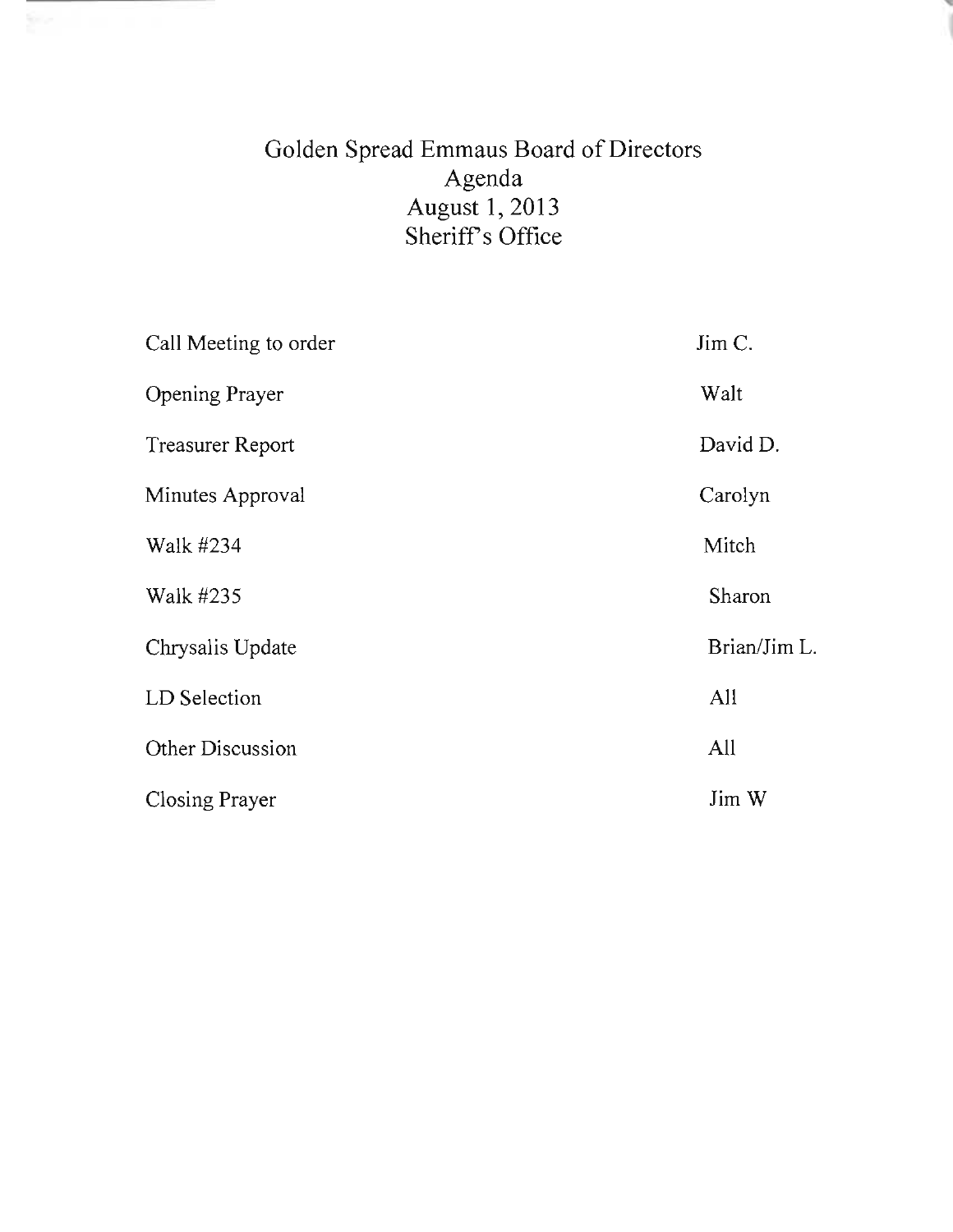## **Golden Spread Emmaus Board of Directors August 1, 2013 Potter County Sherrifs Office**

Present: Jim Crossman, David Hudson, Carolyn Hurt, Mitch Woodard, David Dzik, Lynn Radney, Walt Marlett, Jaci Chadick, Theo McGee, Pam Stork, Jim Watkins, Brian Thomas, Martha Duke

Absent: Jim Laughlin, Brenda Wilhite, Kurt Oheim, Sharon Alexander

Guest: Roger Radney - Men's Registrar, Jeff Beasley - Acting Community Lay Director for Chrysalis.

Meeting called to order by Jim Crossman. Jim welcomed Martha Duke as our newest board member replacing Denise Farris.

Opening Prayer given by Walt Marlett

## **Treasurer Report**

David Dzik presented the Treasurer's Report and distributed copies of the Balance Sheet as of July 31, 2013. David indicated the cost of the sound equipment was taken from the Reserved account for Missions. The balance in this account is now down to \$177.34. He also reviewed the Profit and Loss Statement for January through July 2013. Under Expenses - Account 6600  $-$  Other Costs  $-$  May charges include \$1,275.00 for the cost of the design of the new web site. Also supplies for May totaled \$1,390.74 which was a large order. Roger indicated they would be purchasing additional supplies soon for the Lay Director boxes for 2014. David indicated there still remains one insufficient check which has not been paid. Marvin Mode indicated he would take care of this in the past. David will send a reminder to Marvin. David also indicated that no interest income was reflected on the Profit and Loss Statement as he ran the report early yesterday before the bank posted the interest for the month. It will be reflected in next month's Treasurer's Report. Motion made by Brian Thomas to accept the Treasurer's Report for July, second made by Theo McGee.

## **Minutes Approval**

Minutes from the July 11, 2013 board meeting were previously distributed on email. The only correction to be made was that Jaci Chadick volunteered to be the Inside Board Representative for the October 2014 women's walk. Motion to accept the July minutes with the addition was made by Theo McGee, second by Lynn Radney.

## Walk #234

Roger Radney indicated there are 20 confirmed pilgrims for Walk 234 which is next week. Carolyn will send out a blast email and text message indicating slots are still available.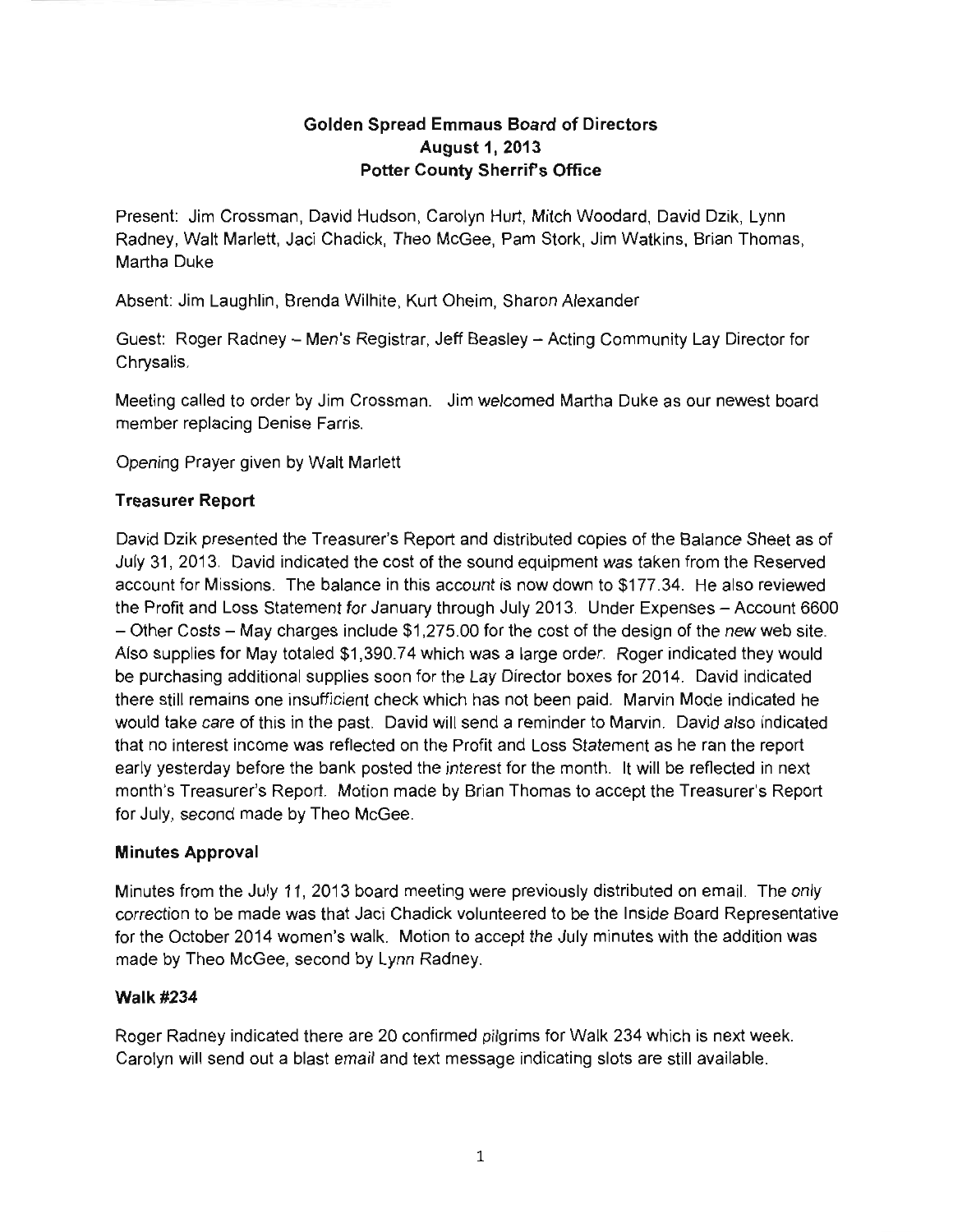#### Walk #235

At the team meeting last weekend, the only clergy represented was the walk Spiritual Director. One clergy was scheduled to give their talk but did not show up or call. One clergy was ill and the other two forgot. Concerns were express about the seriousness of the commitment of the entire team when they accept the phone call to serve on a team.

#### **Chrysalis Update**

Jeff Beasley and David Hudson talked about the boy's Chrysalis flight last weekend. They described the walk as 'earth moving' with16 boys in attendance. They reported great talks, good food, and they stayed on schedule for the majority of the weekend. There was a shortage of food and agape, but messages were sent out to the community and the community responded with overwhelming support, including attendance at Candlelight. They also commented about the support the girls from the last Chrysalis showed the boys from this walk. They dressed very nicely and served the dinner to the boys on Saturday night then stayed for Candlelight. David indicated he had a difficult time collecting the team fee up until Sunday night. It was suggested that we add a discussion point to the Lay Director's script to remind the team members at each meeting the importance of paying their fees PRIOR to the walk. Checks are held until after the walks for deposit. Brian reminded everyone of the Rush on August  $9<sup>th</sup>$  at Southwest Pool. There will be swimming, volleyball and pizza. He indicated they also encouraged both the boys and girls from the Chrysalis walks about the Community Gathering in Vega on August  $8<sup>th</sup>$ . There will be a board meeting on August  $9<sup>th</sup>$  and they are working to rebuild the board. Currently the board consists of Jeff Beasley and 4 youth. Brady Clark is the Spiritual Director but has been tied up with his church lately.

Jeff indicated that Llano Estacado is having a joint Chrysalis walk this coming weekend at Ceta. They are also having a Women's Walk in Slatton and concerns were addressed over the attendance at Candlelight since the community will be divided between the walks. The boys and girls from our Chrysalis community are meeting for dinner then going to Candlelight. Carolyn will send out an email blast to encourage the community to attend Candlelight also.

Brian indicated a suggestion was made during the walk weekend to perhaps have a youth pastor come and talk to the team prior to the walk to discuss ways to interact with the youth. The concern was raised that some of the team members had not had experiences with youth in a while and their communication skills could be enhanced on how to engage participation from the youth.

David Hudson expressed his appreciation to the entire board on the support that has been given to Chrysalis over the past two years. When we had to dissolve the Chrysalis Board in the summer of 2011, it was a very difficult and emotional time for all involved. David mentioned the struggles and the process of rebuilding. He indicated that there were no words to express his gratitude for the support of the board and the trust that we all have in God for rebuilding strength.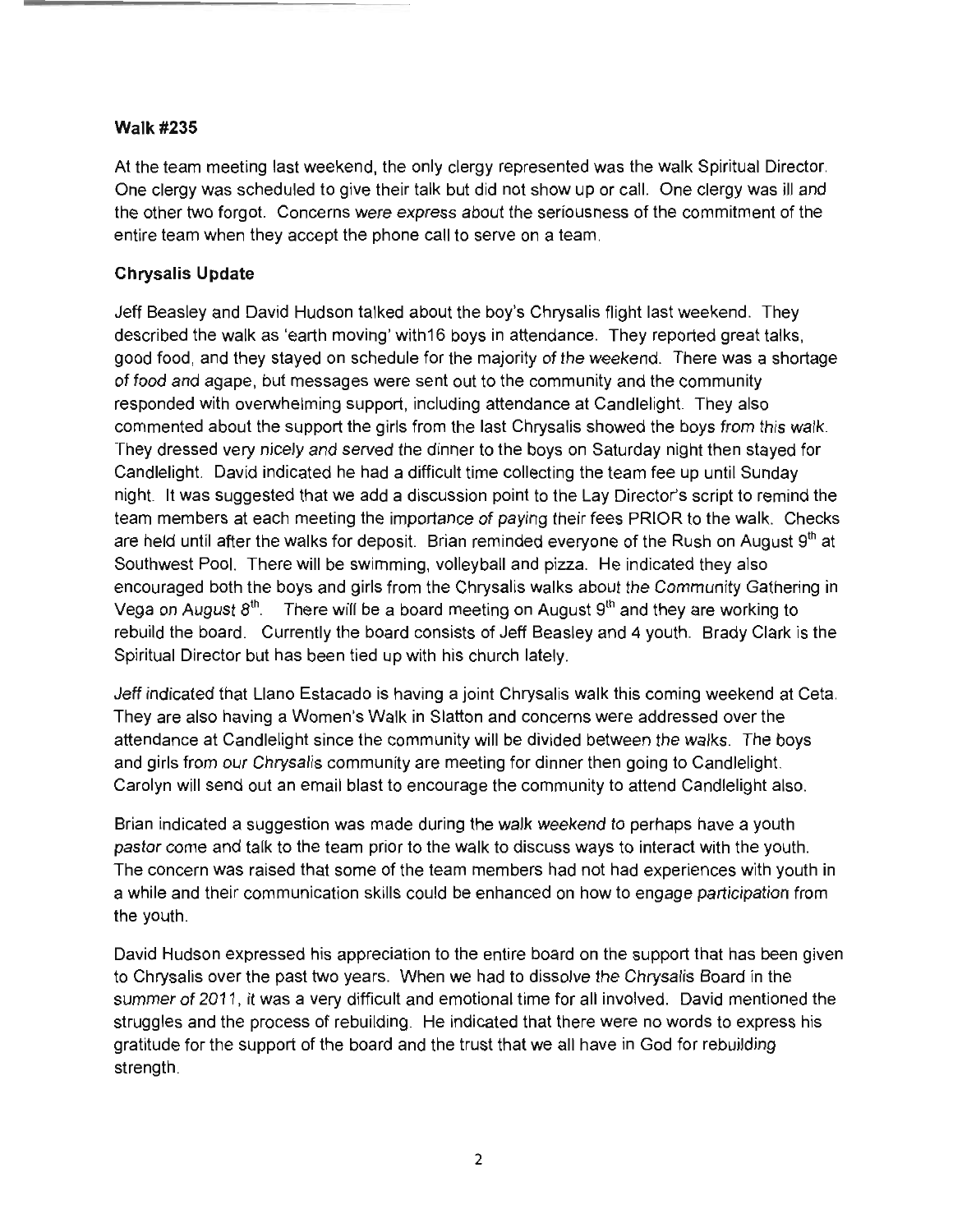#### **LD Selection**

Jim Crossman indicated that Tim Spiva has committed to be the Lay Director for the November 2014 Men's walk. He has spoken to another candidate for men's March walk and hopes to have an answer by this weekend.

#### **Other Discussion**

Brian indicated that he has not secured a Music Director for his walk in November. He discussed the skills of Matt Durr as his Assistant Music Director. Matt has done a Chrysalis and Torch walk in the past month and Brian feels he is more than qualified to serve as the Music Director. The board supported him moving Matt to MD and going through the AMD list for an Assistant Music Director.

Roger indicated that he was the only person who showed up at Ceta Canyon last Sunday for training on the new sound system. Danny Roeder from Crossroads was there but there was a conflict at Ceta with another group that was in the conference room so they were not able to do any set up and training. Danny and Matt from Ceta agreed to be present at the next 3 walks to help our teams and Ceta learn the new system and how to set everything up. Roger also indicated that Danny brought an addition monitor for the music team so they can hear themselves during the music. He did not charge us for this. Roger indicated it would be helpful if there was a dedicated person to do the set up and breakdown at each walk.

Jim Watkins discussed Spiritual Directors for 2014. Jim Wilhite shared the list of eligible clergy for Spiritual Directors. The list included: Perry Hunsaker, Tom Stribling, Royce Gooch, Donnie Allred, Wayne Kniffen, Stan Erwin, Rick Chadick, Craig Solomon, Peggy Adams, Landrum Medlock, Kevin Deckard, and Buff Hearn. The board suggested the call order to be:

1.Kevin Deckard 2.Donnie Allred 3.Craig Solomon 4.Buff Hearn 5.Perry Hunsaker 6. Royce Gooch

Motion made by Pam Stork and seconded by Mitch Woodard for approval of the candidate list and call list.

Closing Prayer was given by Jim Watkins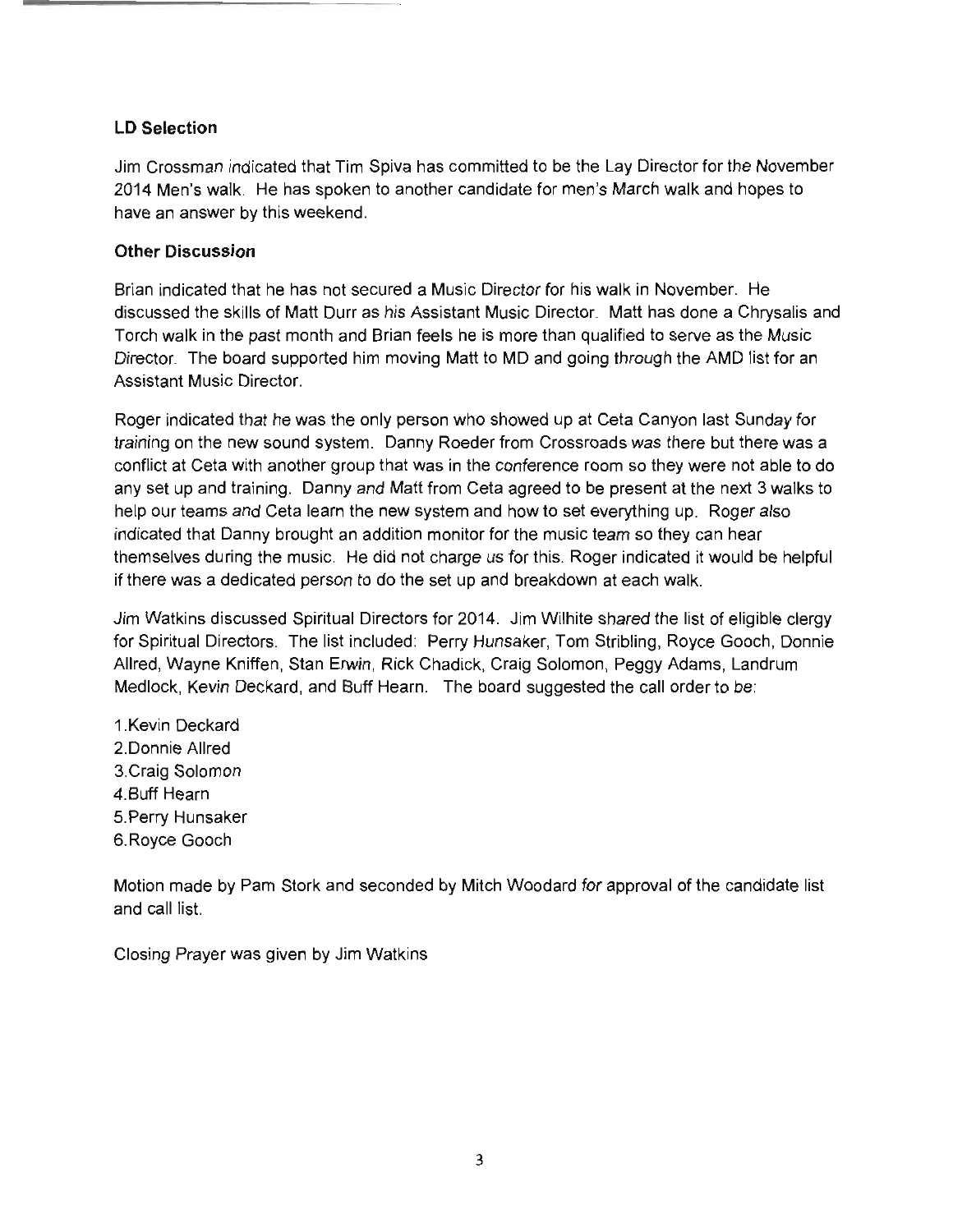## Golden Spread Emmaus Balance Sheet As of July 31, 2013

 $\epsilon \sim$ <sup>3</sup>

|                                                                                                                  | Jul 31,                        |
|------------------------------------------------------------------------------------------------------------------|--------------------------------|
| <b>ASSETS</b><br><b>Current Assets</b><br><b>Checking/Savings</b>                                                |                                |
| $1000 \cdot$ Cash - ANB                                                                                          | 6,203.49                       |
| <b>Total Checking/Savings</b>                                                                                    | 6,203.49                       |
| <b>Other Current Assets</b><br>1400 · Prepaid Insurance                                                          | 895.81                         |
| <b>Total Other Current Assets</b>                                                                                | 895.81                         |
| <b>Total Current Assets</b>                                                                                      | 7,099.30                       |
| <b>TOTAL ASSETS</b>                                                                                              | 7,099.30                       |
| <b>LIABILITIES &amp; EQUITY</b><br>Liabilities<br><b>Current Liabilities</b><br><b>Other Current Liabilities</b> |                                |
| 2000 · Prepaid - Men<br>2100 Prepaid - Women                                                                     | 1,329.50<br>2,045.00           |
| 2200 · Reserved - Kairos<br>2300 Reserved - Chrysalis                                                            | 435.15<br>402.91               |
| 2400 · Reserved - Missions<br>2450 · Reserved - Faith City Miss<br>2500 · Reserved - Scholarships                | 177.34<br>1,050.00<br>1,272.58 |
| 2550 · Reserved - Clark Scholars<br>2650 Reserved - Book Table                                                   | 1,774.00<br>299.00             |
| <b>Total Other Current Liabilities</b>                                                                           | 8,785.48                       |
| <b>Total Current Liabilities</b>                                                                                 | 8,785.48                       |
| <b>Total Liabilities</b>                                                                                         | 8,785.48                       |
| <b>Equity</b><br>3900 · Retained Earnings<br><b>Net Income</b>                                                   | 2,855.99<br>$-4,542.17$        |
| <b>Total Equity</b>                                                                                              | $-1,686.18$                    |
| <b>TOTAL LIABILITIES &amp; EQUITY</b>                                                                            | 7,099.30                       |